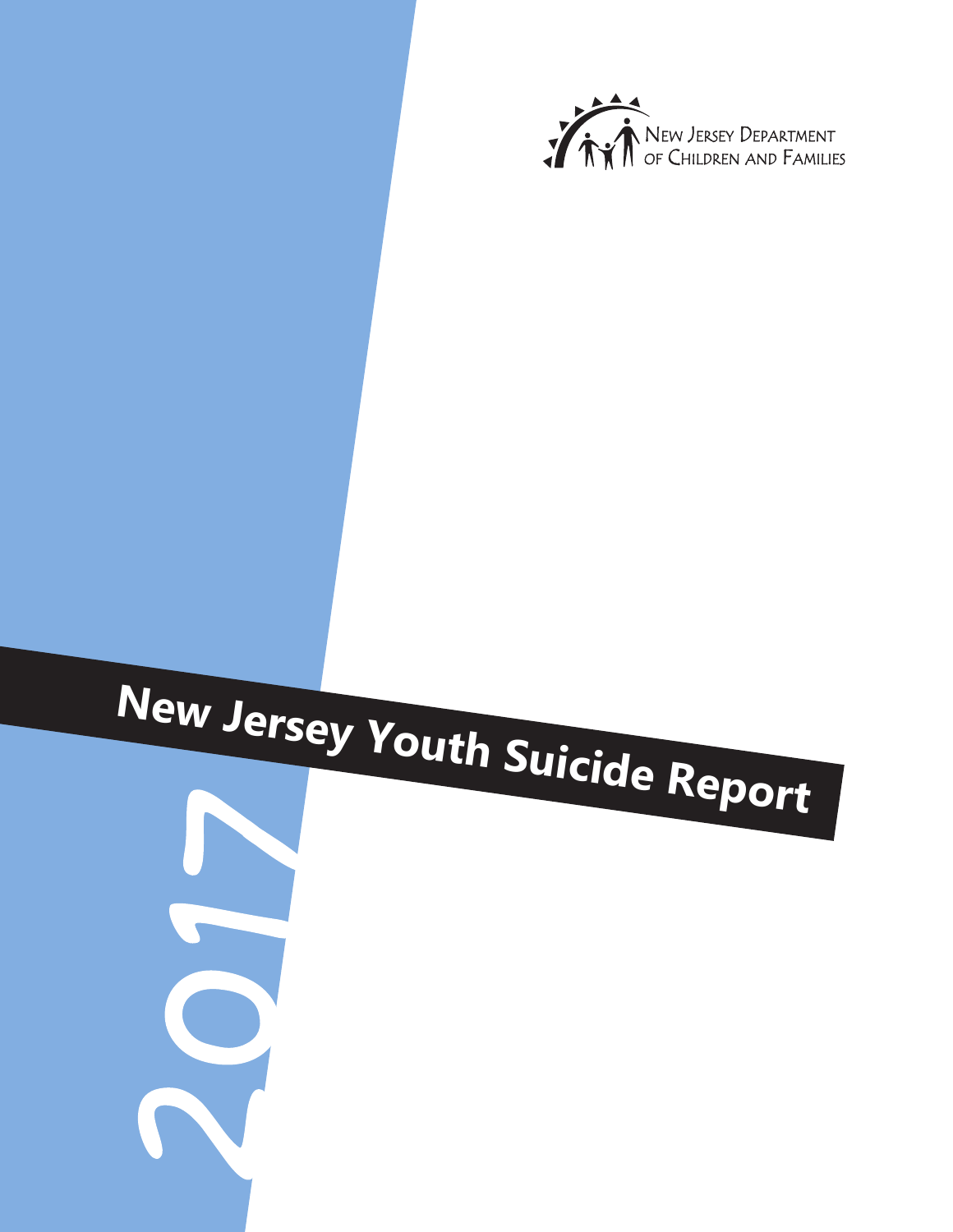#### **Introduction**

In accordance with N.J. Statute. 30:9A-27, the New Jersey Department of Children and Families (DCF) in collaboration with the New Jersey Department of Health (DOH) presents this annual report of suicide attempts and youth who have died by suicide in New Jersey.

This report is issued to the New Jersey Youth Suicide Prevention Advisory Council (Council), the Governor, and the Legislature. In accordance with statute, this report contains a summary of aggregate demographic information about youth who attempt or die by suicide.

This report normally relies on data from the Centers for Disease Control and Prevention (CDC), which has undertaken an effort to strengthen the scientific integrity of its data. The CDC's ongoing effort has caused two significant data sets (Death of New Jersey Residents Occurring Out-of-State and Suicide Attempt) to be unavailable for this report.

Therefore, we have included in this report updates to Death of New Jersey Residents Occurring Out-of-State data and Suicide Attempt data published in last year's report. The update reflects new information and data adjustments unavailable when last year's report was issued.

Fourteen suicide-related deaths from 2013-2015 have been identified and added to our data since the 2016 annual suicide report. These newly identified suicides are due to a combination of several factors, including corrections to data submitted to DOH's online query system (New Jersey State Health Assessment Data) and new information about the cause of the death. This report identifies where changes were made and if such changes significantly altered data trends or conclusions.

DCF's Family and Community Partnerships (FCP), in collaboration with DCF's Office of Research, Evaluation, and Reporting (ORER), and DOH, compiled the presenting data for tables, graphs, and trends.

# **Rates are not calculated for fewer than 20 observations due to high standard errors associated with the statistic.**

**Estimates based on a random sample of a population are subject to error due to sampling variability, known as the "standard error". Rates and percentages based on a full population count may also be considered estimates, and as such also have a standard error that describes the variation of the estimate from the true or "underlying" rate. This error may be substantial when there are fewer than 20 observations; combining multiple years is a common way to minimize this effect.** 

**Two or more years of data may be combined to increase the number of observations and thereby reduce the standard error to produce a more stable estimate.**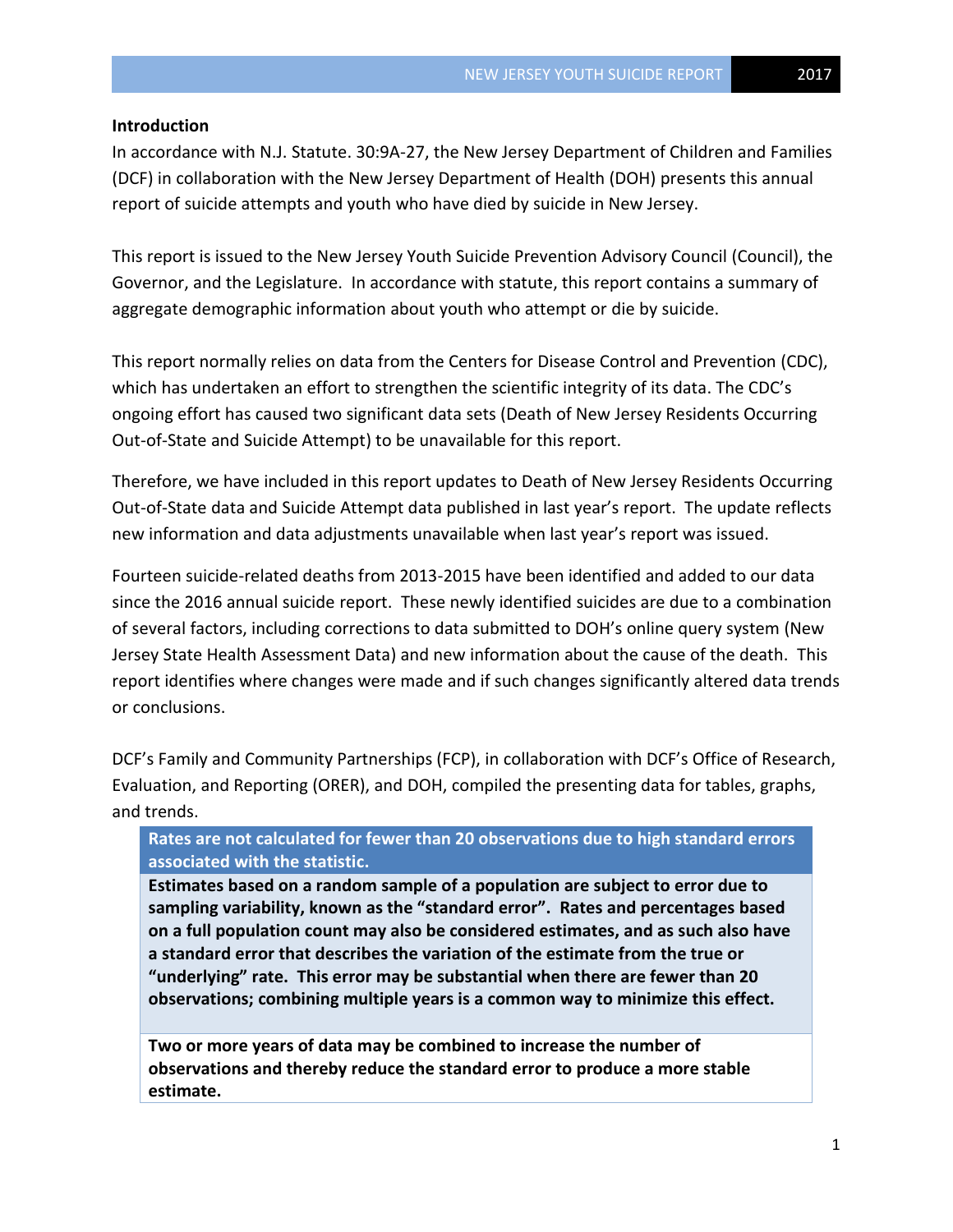**For this report, as in previous years, annual figures are provided when the number of observations is 20 or more, and in the case of small numbers, 3 years are combined to produce a three-year average rate.**

**Cell sizes of fewer than 5 observations (and complimentary cells) may be suppressed in order to reduce the chance of unintentionally identifying an individual.**

For more information, contact the Center for Health Statistics and Informatics at [chs@doh.nj.gov.](mailto:chs@doh.nj.gov)

# **Data Surveillance Systems on Youth Suicide in New Jersey**

#### DATA COLLECTION SYSTEM

The New Jersey Violent Death Reporting System (NJVDRS) enables the state to analyze accurate and timely suicide data. And because it participates in the National Violent Death Reporting System, New Jersey can reliably compare its data with other participating states.

Data on non-fatal suicide attempts/self-inflicted injury is from DOH's hospital visit billing data set. This data set includes information on discharge disposition, including whether the patient lived or died. NJVDRS provides data only on fatalities.



\* Individuals are killed by law enforcement personnel in the line of duty.

A "violent" death is defined as a death that results from the intentional use of physical force or power, threatened or actual, against oneself, another person, or a group or community.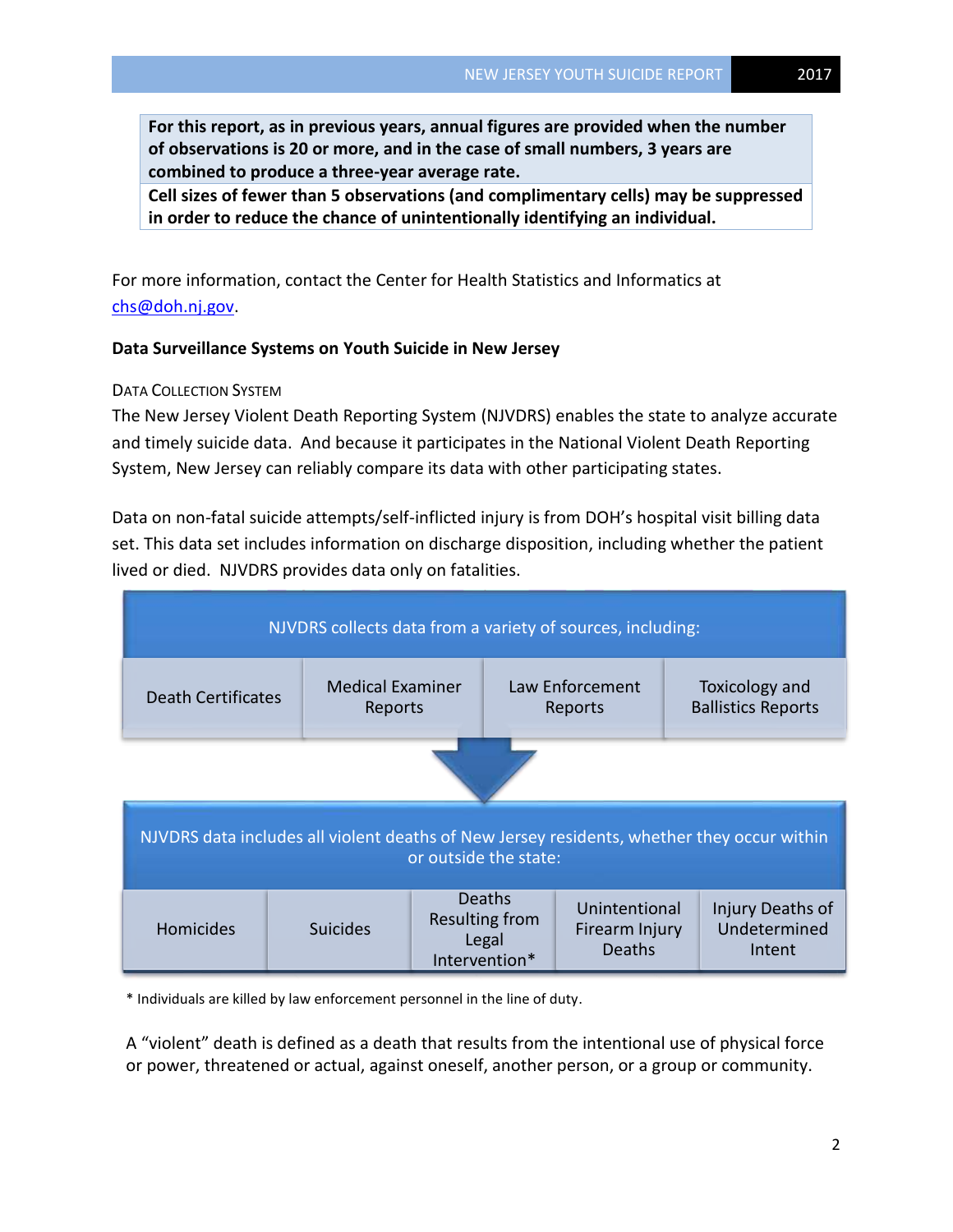NJVDRS links data from multiple sources into a single standardized record of a violent death incident.

# **Confirmed Suicides: New Jersey Compared to National Trends**

**Chart 1:** 

# **Rates of Total Deaths by Suicide Among 10 - 24 Year Olds are Consistently Lower in New Jersey than the United States Overall**

NJ rates are increasing compared to the last decade slightly less severly than the overall U.S. rates



Source: WISQARS, CDC (August 2017). Rates are per 100,000 age-specific population.

The CDC usually releases national data one year later than New Jersey releases its preliminary NJVDRS data. This is why the CDC data for 2015 in **Chart 1** is new to this report. New Jersey continues to show a lower rate of total deaths by suicide among 10 – 24 year olds. While there appears to be a slight increase since the start of this decade, it is far less severe than the yearly increases reported nationally.

**The national rate increased 0.07 percent from 2014 to 2015. New Jersey's rate was unchanged.**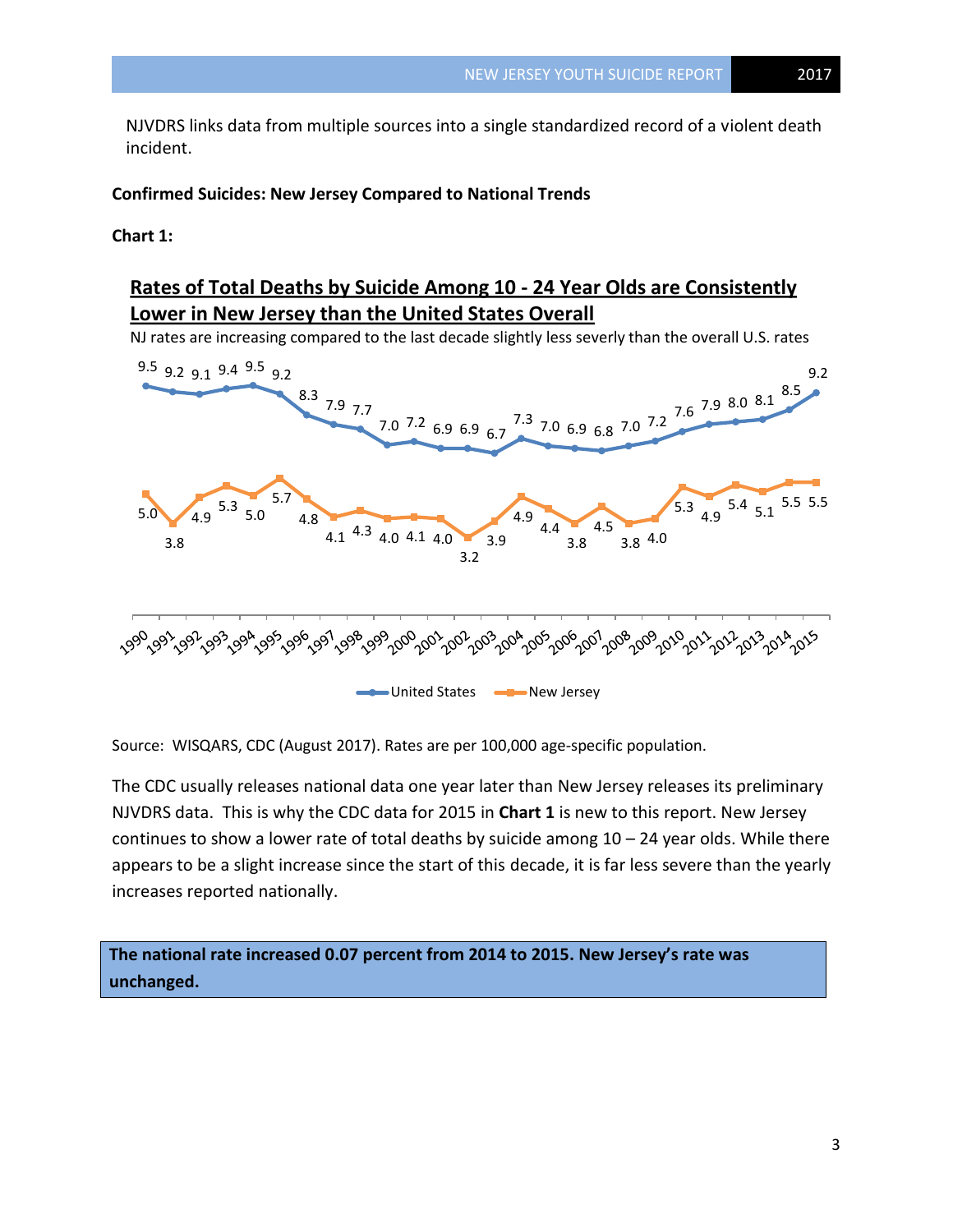## **Confirmed Suicides: Trends by Age**

#### **Chart 2:**



Rates are per 100,000 age-specific population.

\*2015 NJVDRS data are preliminary and subject to change.

\*\*2003, 2005 & 2006 rates not calculated because there were fewer than 20 observations.

While preparing its data set for its online query system (New Jersey State Health Assessment Data), DOH carefully re-analyzed its data and adjusted the number of deaths for eight of 13 years (see **Table 1** below). The adjustments added 40 deaths and slightly changed the trend for  $19 - 24$  year olds.

The original data pointed to large decreases in rate in 2008 and 2011, and a significant increase in 2012. **Chart 2** (above), which reflects the adjusted data, presents a steadier trend that shows the rate of death by suicide for older youth has remained between 7.8 and 10.9 per 100,000 over the past 13 years. The spike reported for 2012 has since been declining.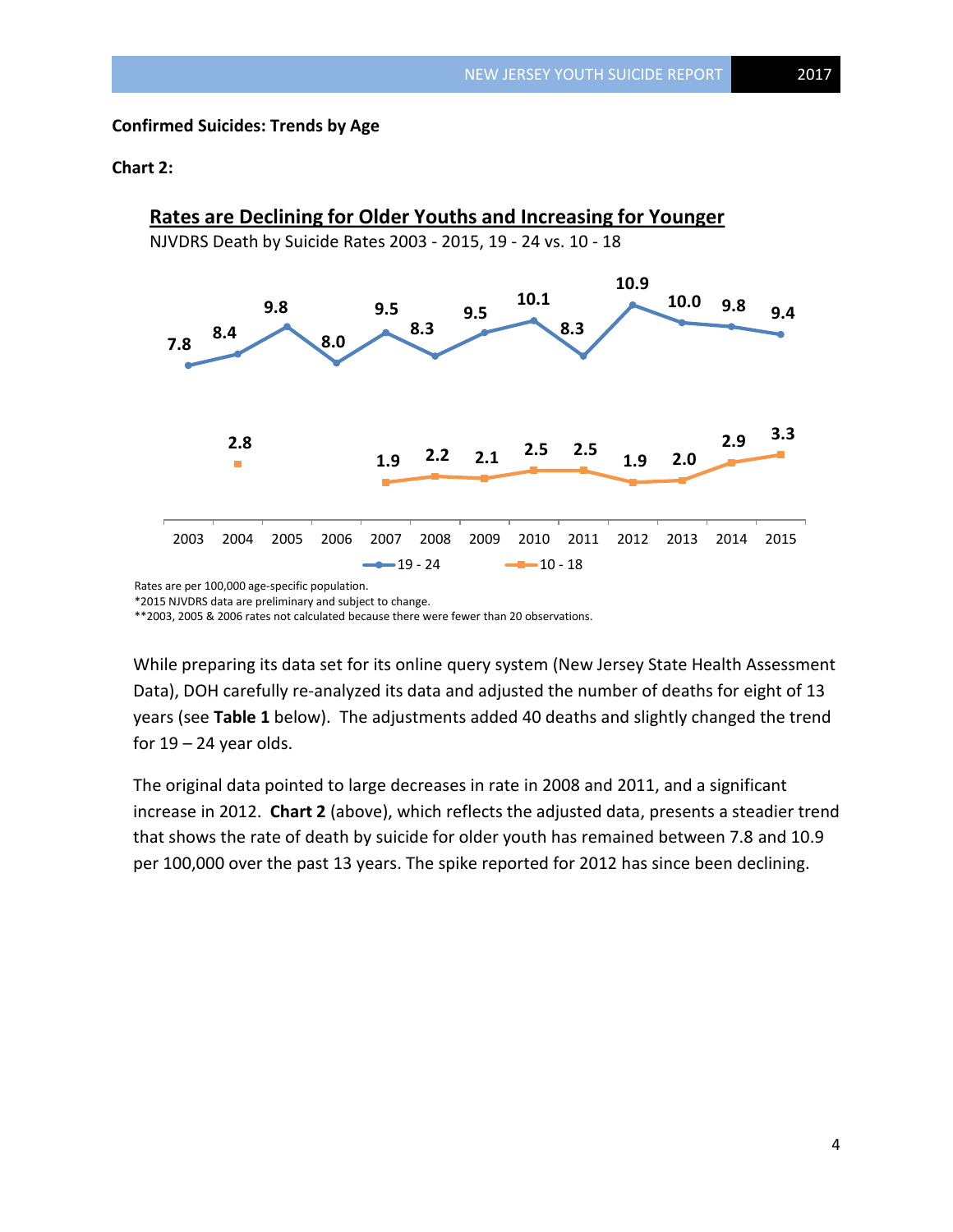| Table 1. Suicide rate, New Jersey, ages 10-18 and 19-24 years, 2003 -2014 |           |      |    |       |              |      |  |  |  |  |  |
|---------------------------------------------------------------------------|-----------|------|----|-------|--------------|------|--|--|--|--|--|
|                                                                           | $10 - 18$ |      |    | 19-24 | <b>Total</b> |      |  |  |  |  |  |
|                                                                           | N         | Rate | N  | Rate  | N            | Rate |  |  |  |  |  |
| 2003                                                                      | 17        |      | 47 | 7.8   | 64           | 3.8  |  |  |  |  |  |
| 2004                                                                      | 31        | 2.8  | 51 | 8.4   | 82           | 4.8  |  |  |  |  |  |
| 2005                                                                      | 17        |      | 60 | 9.8   | 77           | 4.5  |  |  |  |  |  |
| 2006                                                                      | 19        |      | 49 | 8.0   | 68           | 4.0  |  |  |  |  |  |
| 2007                                                                      | 21        | 1.9  | 59 | 9.5   | 80           | 4.7  |  |  |  |  |  |
| 2008                                                                      | 24        | 2.2  | 52 | 8.3   | 76           | 4.4  |  |  |  |  |  |
| 2009                                                                      | 23        | 2.1  | 61 | 9.5   | 84           | 4.9  |  |  |  |  |  |
| 2010                                                                      | 27        | 2.5  | 66 | 10.1  | 93           | 5.4  |  |  |  |  |  |
| 2011                                                                      | 27        | 2.5  | 55 | 8.3   | 82           | 4.7  |  |  |  |  |  |
| 2012                                                                      | 20        | 1.9  | 73 | 10.9  | 93           | 5.4  |  |  |  |  |  |
| 2013                                                                      | 21        | 2.0  | 68 | 10.0  | 89           | 5.2  |  |  |  |  |  |
| 2014                                                                      | 30        | 2.9  | 67 | 9.8   | 97           | 5.6  |  |  |  |  |  |
| 2015                                                                      | 33        | 3.3  | 64 | 9.4   | 97           | 5.7  |  |  |  |  |  |

\*Red font indicate changes.

# **Confirmed Suicides: Demographic Data**

Updated demographic data is shown in red and highlights any significant changes to conclusions in last year's report.

| Table 2. Suicides by age group and gender, New Jersey, 2013-2015 |       |                  |              |      |     |      |  |  |  |  |  |
|------------------------------------------------------------------|-------|------------------|--------------|------|-----|------|--|--|--|--|--|
|                                                                  |       | <b>Age Group</b> | <b>Total</b> |      |     |      |  |  |  |  |  |
|                                                                  | 10-18 |                  | $10 - 24$    |      |     |      |  |  |  |  |  |
| Gender                                                           | N     | Rate             | N            | Rate | N   | Rate |  |  |  |  |  |
| Male                                                             | 52    | 3.2              | 152          | 14.4 | 204 | 7.7  |  |  |  |  |  |
| Female                                                           | 32    | 2.1              | 47           | 4.7  | 79  | 3.1  |  |  |  |  |  |
| Total*                                                           | 283   | 5.5              |              |      |     |      |  |  |  |  |  |
| *Total includes 1 youth of unknown gender.                       |       |                  |              |      |     |      |  |  |  |  |  |

Source: New Jersey Violent Death Reporting System v.09/15/2017, NJDOH. Rates are per age-specific 100,000 population. \*Red font indicates changes.

Eight of the newly identified deaths were males and four were females. Seven of the eight males were between 19 and 24 years old. This adjustment increased the rate for males between 19 and 24 year of age from 13.8 to 14.4. The overall trend remained the same, males die by suicide at a much higher rate than females.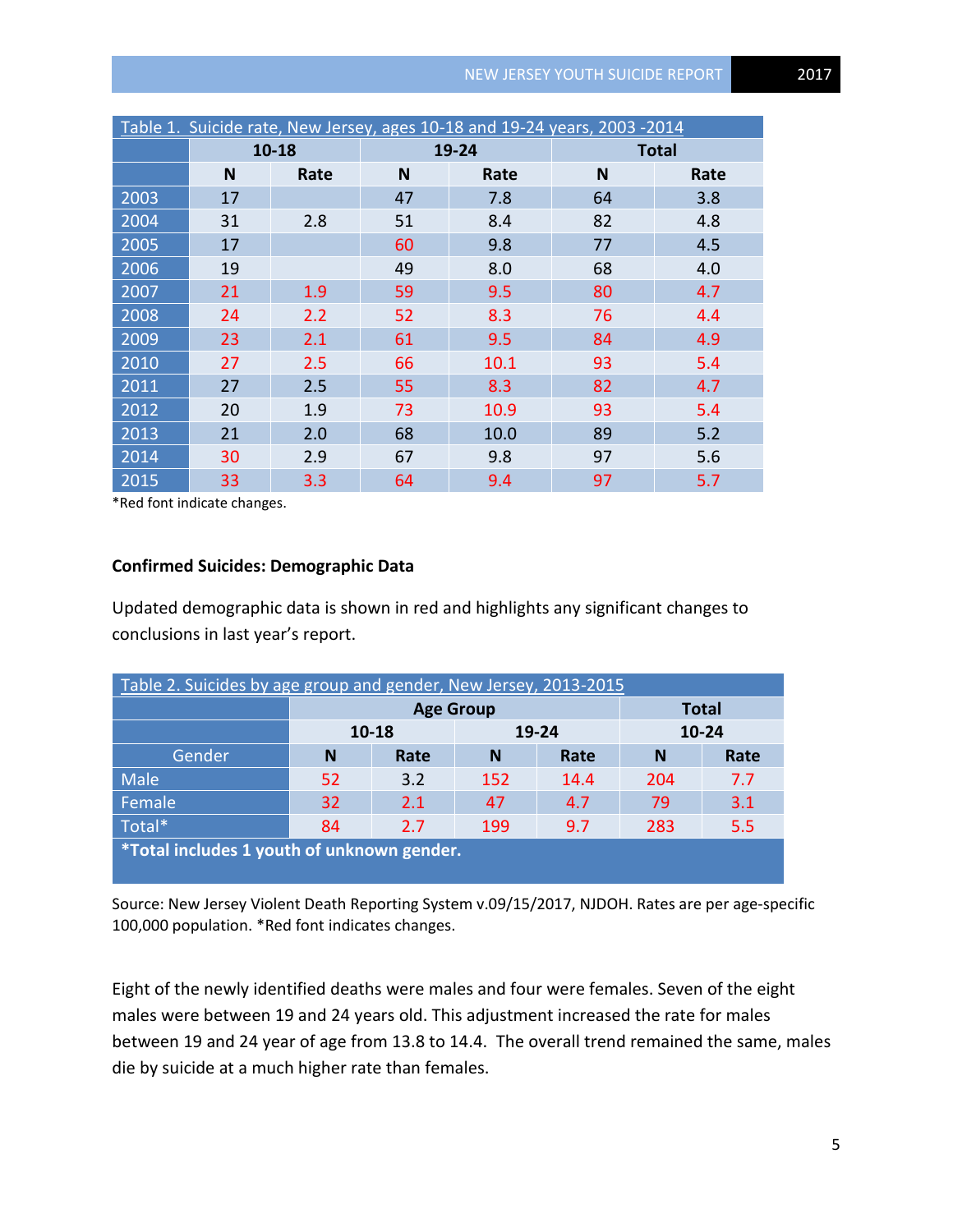This difference is much less stark for  $10 - 18$  year olds. Younger Males between  $10 - 18$  years of age die by suicide at a rate of 3.2, while the female rate is slightly lower at 2.7. Males between 19 – 24 years of age die by suicide at a rate of 14.4, while the female rate is only 4.7. The gender differences in suicide rate within the 19 – 24 age segment is likely due to older males using more lethal means (e.g. firearms) more often than younger males and females. (see Chart 3 on methods)

Keep in mind the rate of death by suicide for  $10 - 18$  year old females may be unstable because the number is small. The confidence interval ranges from 2.8 to 1.4, which is greater than 30% from the rate estimate. Conclusions from a rate this volatile should be made with caution.

Updated gender statistics remain consistent with the conclusion identified in last year's report. While the overall rate for males who die by suicide has decreased slightly, the overall rate for females has increased. In comparison to the 2012 – 2014 report period, the overall rate for males decreased from 7.9 to 7.7 while the overall rate for females increased from 2.2 to 3.1.

Two additional deaths were confirmed among 10 – 18 year old females, bringing the total to 32. This is a sharp increase from the 16 deaths reported for this group in the 2012 – 2014 reporting period. **Over this time the total number of young female suicides increased by 100%.**

| Table 3. Suicides by age group and race/ethnicity, New Jersey, 2013-2015 |             |                  |              |       |       |       |  |  |  |  |
|--------------------------------------------------------------------------|-------------|------------------|--------------|-------|-------|-------|--|--|--|--|
|                                                                          |             | <b>Age Group</b> | <b>Total</b> |       |       |       |  |  |  |  |
|                                                                          |             | 10-18            |              | 19-24 | 10-24 |       |  |  |  |  |
| Race/ethnicity                                                           | N           | Rate             | N            | Rate  | N     | Rate  |  |  |  |  |
| <b>White Non-Hispanic</b>                                                | 42          | 2.5              | 113          | 11.0  | 155   | 5.7   |  |  |  |  |
| <b>Black Non-Hispanic</b>                                                | $***$<br>12 |                  | 33           | 9.6   |       | 5.6   |  |  |  |  |
| Hispanic                                                                 | 18          | $***$            | 23           | 4.7   | 41    | 3.4   |  |  |  |  |
| Asian/Pacific Islander                                                   | 8           | $***$            | 20           | 11.4  | 28    | 6.1   |  |  |  |  |
| Other/Unknown Race                                                       | 4           | $***$            | $***$<br>10  |       | 14    | $***$ |  |  |  |  |
| Total                                                                    | 84          |                  | 199          |       | 283   |       |  |  |  |  |

Source: New Jersey Violent Death Reporting System v.09/15/2017, NJDOH. Rates are per 100,000 population. \*Red font indicates changes.

Consistent with prior reports, New Jersey's non-Hispanic White and Black youth between 10 and 24 die by suicide at nearly the same rate, with White Non-Hispanic youth rate slightly higher. DOH did identify additional deaths for each of these two race/ethnicity categories, but the data adjustments left the trend for both groups nearly unchanged. Researchers have noted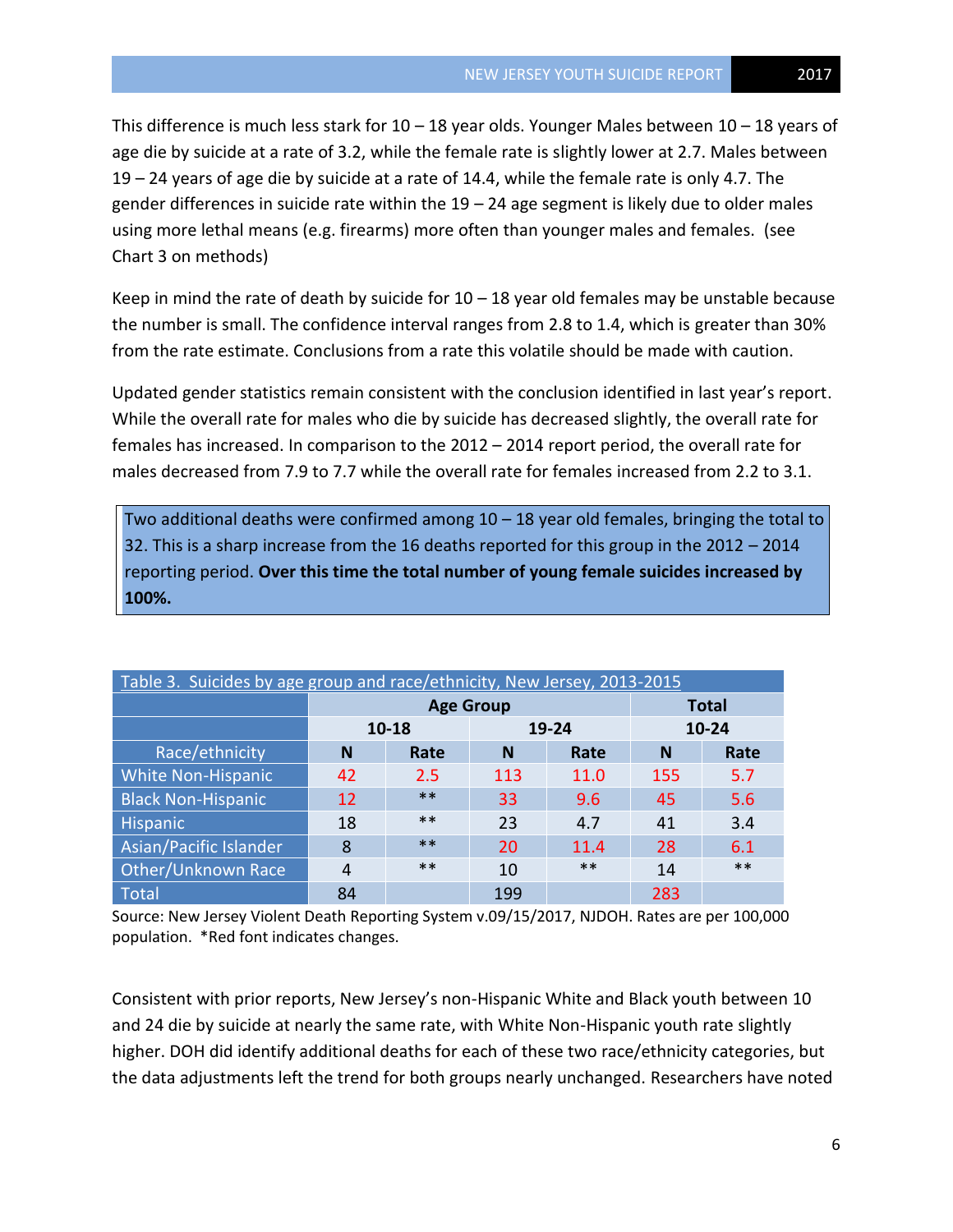that nationally blacks generally tend to have significantly lower rates of suicide than whites (Bridge, et al, JAMA Pediatr. 2015; Sheftall, et al, Pediatrics, 2016).

There were no changes to the data on New Jersey's Hispanic population. As in past reports, race and ethnicity data should be interpreted with caution because Hispanic youth are often reported in other categories.

One additional Asian/Pacific Islander death was confirmed, bringing the total to 28. This is a significant increase from the 2012 – 2014 period, when there were 19 deaths by suicide among Asian/Pacific Islanders. **This represents a 47% increase in suicides for the Asian/Pacific Islander population.**

# **Suicide Completions by Region (Map 1)**

Bergen (28), Monmouth (22), and Essex (21) counties each had 20 or more deaths by suicide between 2013 and 2015 and each had two confirmed deaths added to their count since publication of the *2016 New Jersey Youth Suicide Report*. That report also showed Morris County had 20 suicide related deaths, but that figure has been adjusted downward because two deaths are no longer listed as suicide.

Suicide rates are not calculated for fewer than 20 suicides. Small numbers are statistically unreliable because of a large standard error. Due to this limitation, New Jersey's 21 counties are grouped into regions to more reliably determine the suicide rate in these regions.

The updated data in **Map 1** is consistent with the data reported in the 2016 report. The Skyland Region has the highest rate of deaths by suicide, followed by the Shore, Delaware, and Gateway regions. However, there is a slight change in the suicide trends seen in each region from 2012 – 2014. The new data shows the Delaware region's suicide rate increased rather than decreased. The Gateway region's suicide rate increased rather than remained unchanged, as reported in the 2016 report. The following are details for each region: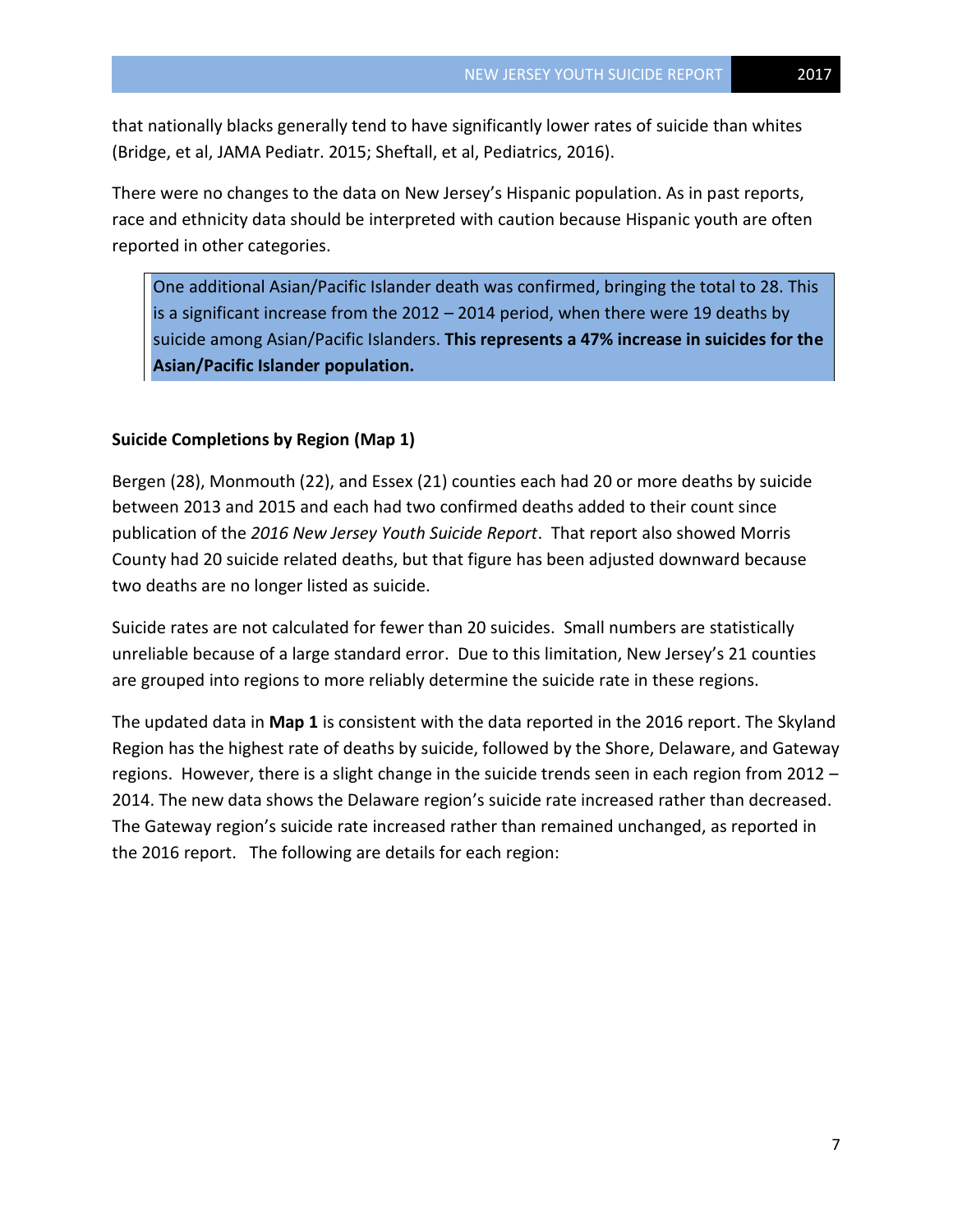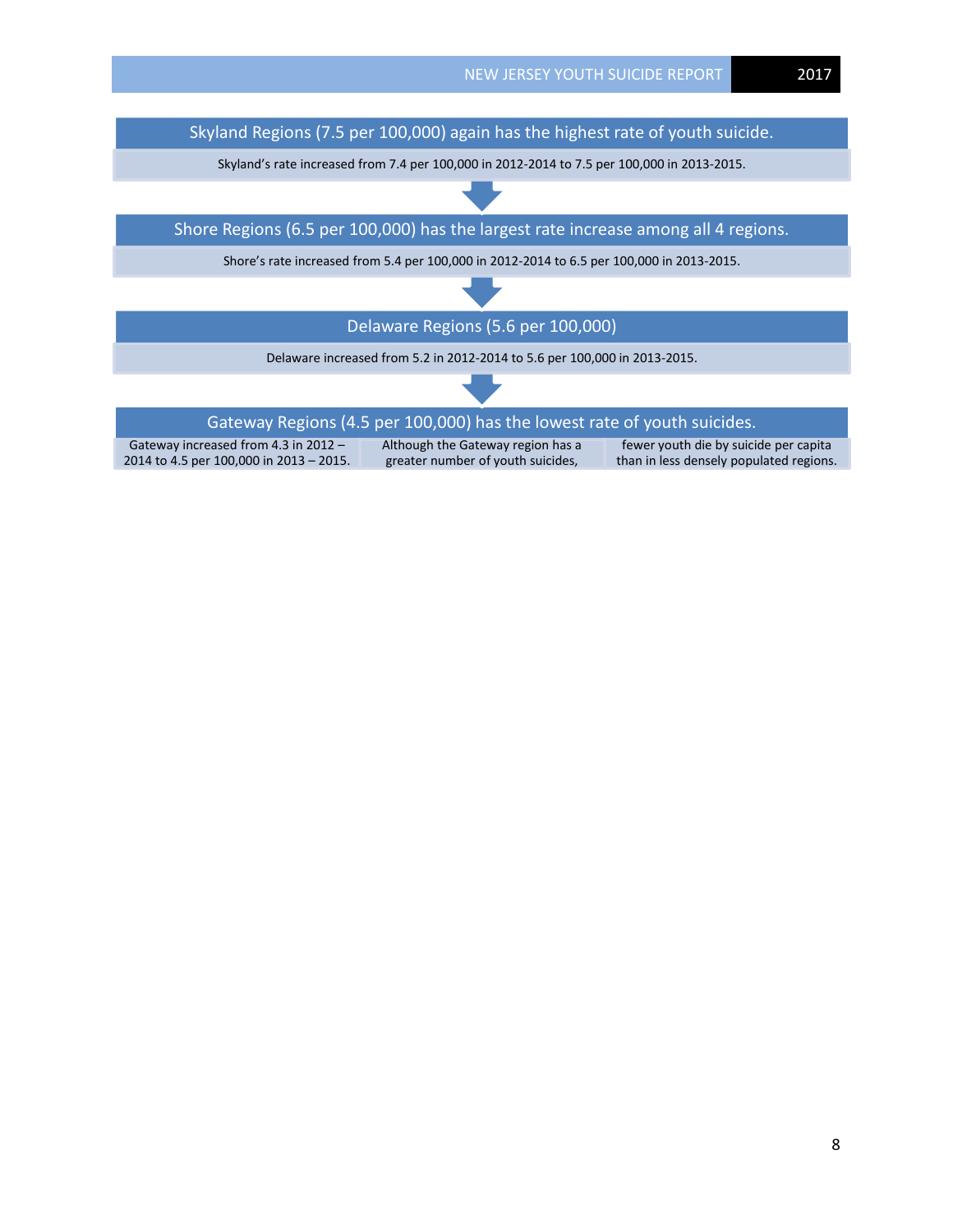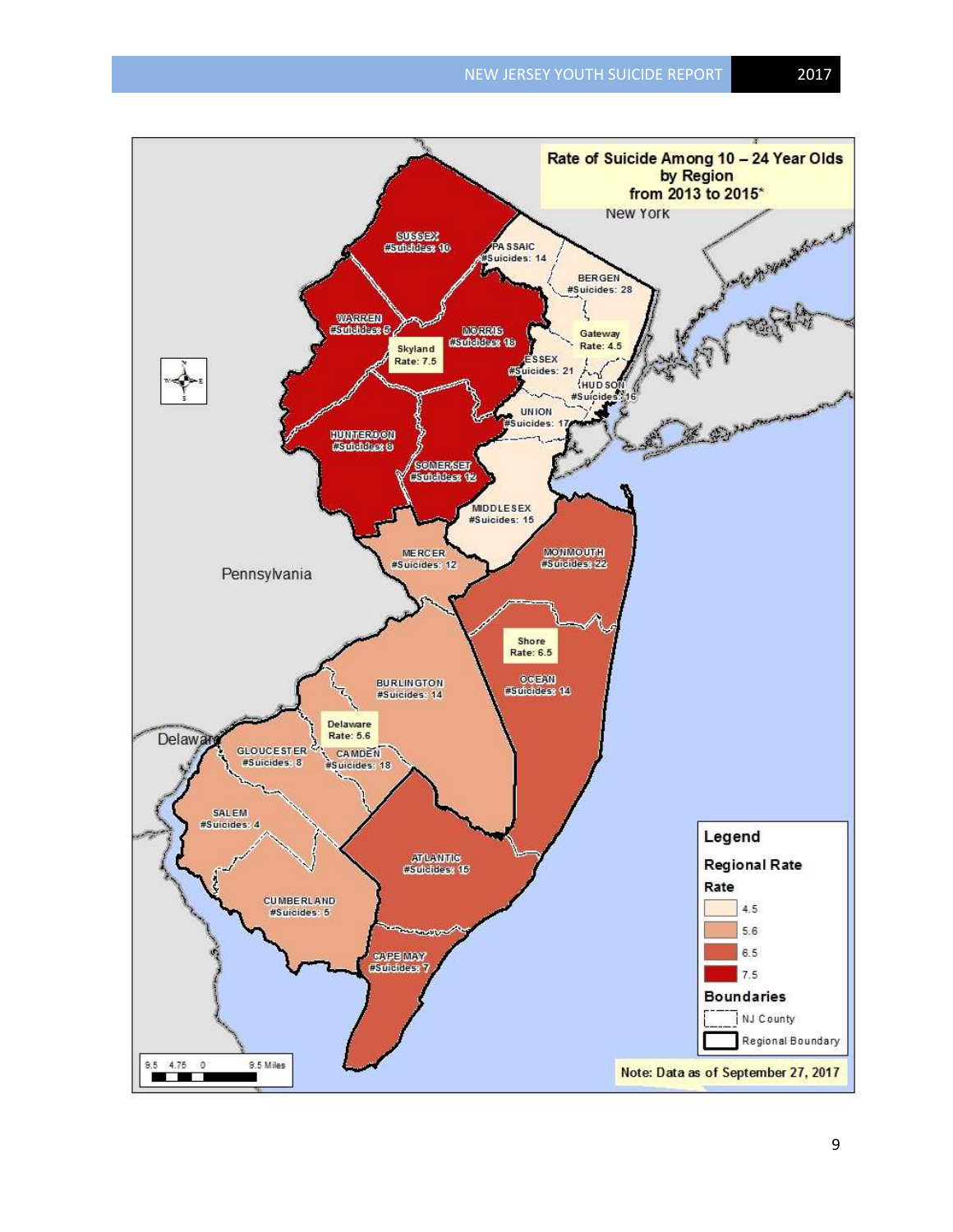# **Primary Method of Suicide Death**

#### **Chart 3:**

**Hanging/Strangulation/Suffocation was the Method Used Most Often by Males and Females Age 10 - 24 in New Jersey 2013 - 2015**



The 14 additional identified deaths did not significantly change any of the overall method of suicide trends or gender differences reported in the 2016 suicide report.

- Hanging, strangulation, and suffocation remain the most common method of suicide among male and female youth age 10-24.
- Consistent with prior years, males are more likely to use firearms and females are more likely to use poisoning.

Jumping/falling continued to increase during this period as compared to 2012 – 2014, replacing poisons as the third most common method of suicide.

The updated data did slightly change the observed differences between the younger and older age groups. The 2016 report identified death by train as the second most common method for 10 – 18 year olds, followed by firearms. The increased firearm deaths identified for this report made the rates of death by train and death by firearm equal. Regardless of these rates, it remains more common for the younger age group to die by the method of *other transport train*. Additionally, *death by other transport-train* was the fifth most common method with older youth (19 – 24 year olds) who are more likely to use firearms.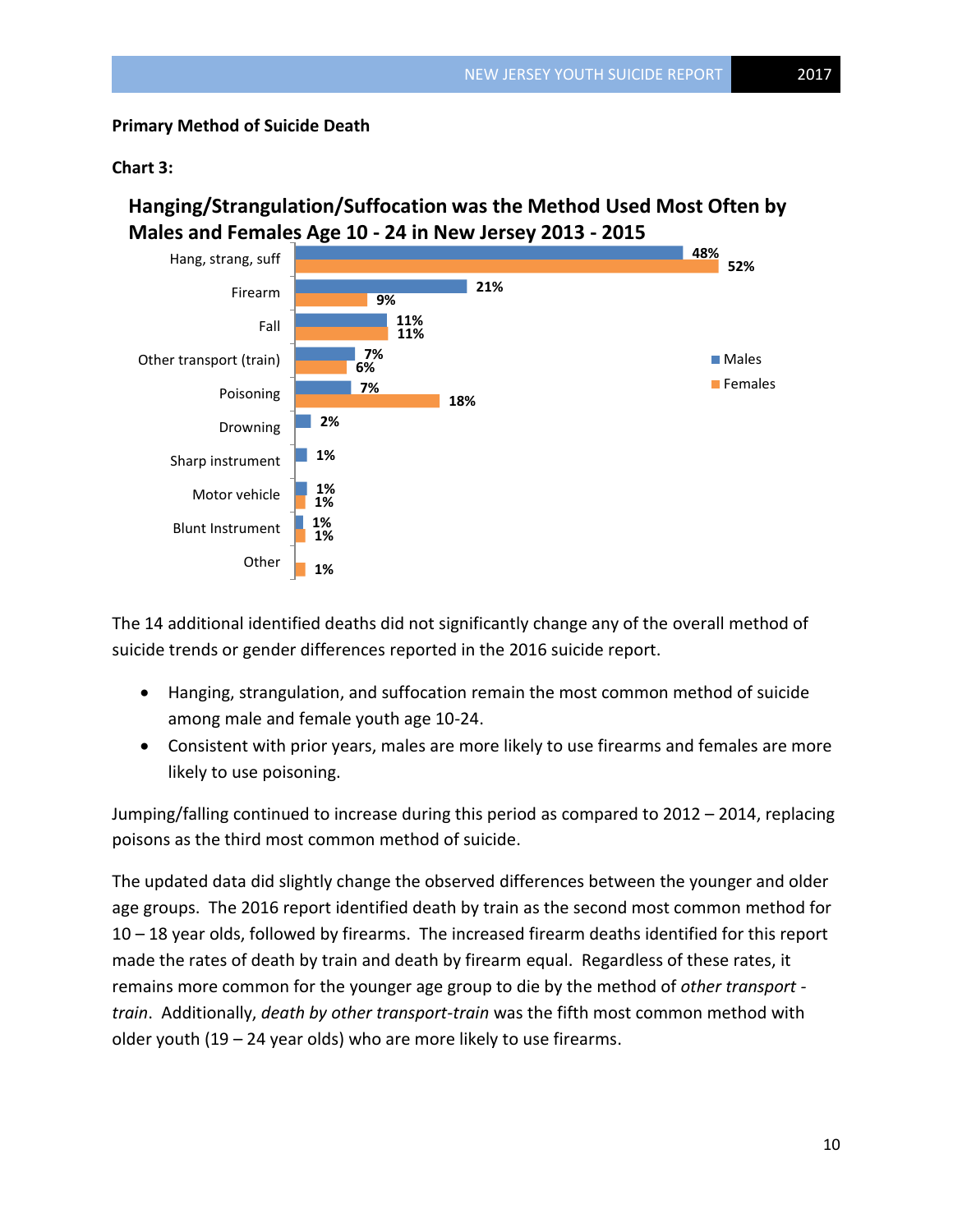.

| For youth age 10-18, the<br>top three methods were: | •Hanging, Strangulation, Suffocation - 64%<br>.Other Transport (Train) - 10%<br>$\bullet$ Firearm - 10% |  |
|-----------------------------------------------------|---------------------------------------------------------------------------------------------------------|--|
| For youth age 19-24, the<br>top three methods were: | •Hanging, Strangulation, Suffocation - 41%<br>$\bullet$ Firearm - 21%<br>$\bullet$ Fall-13%             |  |

| Table 4. Suicides by age group and method/weapon used, New Jersey, 2013-2015 |                |       |               |           |              |      |  |  |  |  |
|------------------------------------------------------------------------------|----------------|-------|---------------|-----------|--------------|------|--|--|--|--|
|                                                                              | $10 - 18$      |       |               | $19 - 24$ | <b>Total</b> |      |  |  |  |  |
| <b>Method/Weapon</b>                                                         | N              | %     | N             | %         | N            | %    |  |  |  |  |
| Hanging, Strangling, Suffocation                                             | 54             | 64%   | 84            | 42%       | 138          | 49%  |  |  |  |  |
| Firearm                                                                      | 8              | 10%   | 42            | 21%       | 50           | 18%  |  |  |  |  |
| Fall                                                                         | 6              | 7%    | 26            | 13%       | 32           | 11%  |  |  |  |  |
| Poisoning                                                                    | 6              | 7%    | 22            | 11%       | 28           | 10%  |  |  |  |  |
| Other transport (train)                                                      | 8              | 10%   | 12            | 6%        | 20           | 7%   |  |  |  |  |
| <b>Drowning</b>                                                              | $\Omega$       | 0%    | 4             | 2%        | 4            | 1%   |  |  |  |  |
| Motor vehicle                                                                | $\mathbf{1}$   | 1%    | 3             | 2%        | 4            | 1%   |  |  |  |  |
| <b>Blunt Instrument</b>                                                      | 1              | $1\%$ | $\mathcal{P}$ | 1%        | 3            | 1%   |  |  |  |  |
| Sharp instrument                                                             | $\overline{0}$ | 0%    | 3             | 2%        | 3            | 1%   |  |  |  |  |
| Other                                                                        | $\Omega$       | 0%    | 1             | 1%        | 1            | 0%   |  |  |  |  |
| <b>Unknown Weapon</b>                                                        | $\overline{0}$ | $0\%$ | 0             | 0%        | 0            | 0%   |  |  |  |  |
| <b>Total</b>                                                                 | 84             | 100%  | 199           | 100%      | 283          | 100% |  |  |  |  |

Source: New Jersey Violent Death Reporting System v.09/15/2017, NJDOH. \*Red font indicate changes.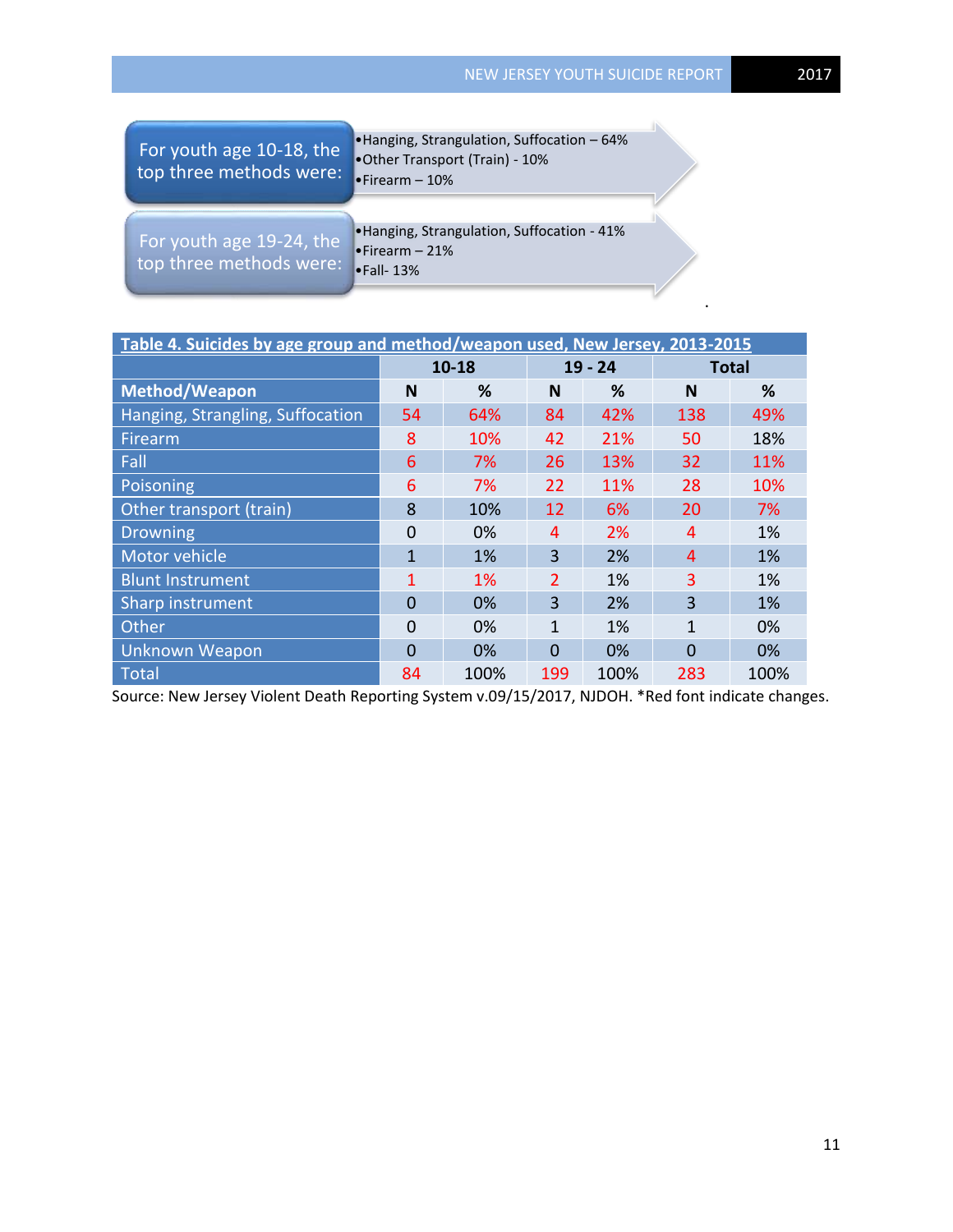| Table 5. Suicide circumstances by age group, New Jersey, 2014-2015 |                |           |                |         |                  |                               |                                |           |                              |       |                |         |                |       |
|--------------------------------------------------------------------|----------------|-----------|----------------|---------|------------------|-------------------------------|--------------------------------|-----------|------------------------------|-------|----------------|---------|----------------|-------|
| <b>Suicide Circumstance</b>                                        | <b>Male</b>    |           |                |         |                  | <b>Total</b><br><b>Female</b> |                                |           |                              |       |                |         |                |       |
|                                                                    |                | $10 - 18$ |                | 19-24   |                  | $10 - 24$                     |                                | $10 - 18$ |                              | 19-24 |                | 10-24   |                | 10-24 |
|                                                                    | $\overline{N}$ | $%$ $*$   | $\overline{N}$ | $%$ $*$ | $\boldsymbol{N}$ | $%$ $*$                       | $\boldsymbol{N}$               | $%$ *     | ${\cal N}$                   | $%$ * | $\overline{N}$ | $%$ $*$ | $\overline{N}$ | $%$ * |
| Crisis within 2 weeks                                              | 12             | 36%       | 24             | 24%     | 36               | 27%                           | $\mathbf{1}$<br>$\overline{2}$ | 40%       | 5                            | 16%   | 17             | 28%     | 53             | 27%   |
| Current depressed mood                                             | $\overline{4}$ | 12%       | 17             | 17%     | 21               | 16%                           | 8                              | 27%       | 5                            | 16%   | 13             | 21%     | 34             | 18%   |
| <b>Current mental health</b>                                       | 13             | 39%       | 25             | 25%     | 38               | 29%                           | $\mathbf{1}$                   | 43%       | $\mathbf{1}$                 | 35%   | 24             | 39%     | 62             | 32%   |
| problem                                                            |                |           |                |         |                  |                               | 3                              |           | $\mathbf{1}$                 |       |                |         |                |       |
| <b>Current mental health</b><br>treatment                          | 9              | 27%       | 20             | 20%     | 29               | 22%                           | $\mathbf{1}$<br>$\overline{2}$ | 40%       | 7                            | 23%   | 19             | 31%     | 48             | 25%   |
| History of mental health<br>treatment                              | 11             | 33%       | 25             | 25%     | 36               | 27%                           | $\mathbf{1}$<br>3              | 43%       | $\mathbf{1}$<br>$\mathbf{1}$ | 35%   | 24             | 39%     | 60             | 31%   |
| Substance abuse problem                                            | $\overline{4}$ | 12%       | 15             | 15%     | 19               | 14%                           | $\overline{3}$                 | 10%       | $\overline{2}$               | 6%    | 5              | 8%      | 24             | 12%   |
| Alcohol problem                                                    | $\overline{2}$ | 6%        | $\overline{7}$ | 7%      | 9                | 7%                            | $\mathbf{0}$                   | 0%        | $\mathbf 0$                  | 0%    | 0              | 0%      | 9              | 5%    |
| History of suicide attempts                                        | $\mathbf{1}$   | 3%        | 13             | 13%     | 14               | 11%                           | 8                              | 27%       | 3                            | 10%   | 11             | 18%     | 25             | 13%   |
| <b>Disclosed intent</b>                                            | 7              | 21%       | 9              | 9%      | 16               | 12%                           | 9                              | 30%       | $\overline{2}$               | 6%    | 11             | 18%     | 27             | 14%   |
| Suicide note                                                       | 12             | 36%       | 18             | 18%     | 30               | 23%                           | $\mathbf{1}$<br>$\pmb{0}$      | 33%       | 5                            | 16%   | 15             | 25%     | 45             | 23%   |
| Recent death of friend or<br>family                                | $\overline{2}$ | 6%        | $\mathbf{1}$   | 1%      | 3                | 2%                            | $\overline{2}$                 | 7%        | $\mathbf 0$                  | 0%    | $\overline{2}$ | 3%      | 5              | 3%    |
| Recent suicide of friend or<br>family                              | $\mathbf{1}$   | 3%        | $\mathbf{1}$   | 1%      | $\overline{2}$   | 2%                            | $\overline{2}$                 | 7%        | $\overline{2}$               | 6%    | $\overline{4}$ | 7%      | 6              | 3%    |
| School problem                                                     | 8              | 24%       | 3              | 3%      | 11               | 8%                            | 8                              | 27%       | $\mathbf{1}$                 | 3%    | 9              | 15%     | 20             | 10%   |
| <b>Financial problem</b>                                           | $\mathbf{0}$   | 0%        | $\overline{2}$ | 2%      | $\overline{2}$   | 2%                            | $\overline{0}$                 | 0%        | $\mathbf{0}$                 | 0%    | $\mathbf{0}$   | 0%      | $\overline{2}$ | 1%    |
| Physical health problem                                            | $\mathbf{1}$   | 3%        | $\overline{2}$ | 2%      | 3                | 2%                            | $\mathbf{0}$                   | 0%        | $\mathbf{1}$                 | 3%    | $\mathbf{1}$   | 2%      | 4              | 2%    |
| Recent criminal legal<br>problem                                   | $\overline{2}$ | 6%        | 14             | 14%     | 16               | 12%                           | $\mathbf{1}$                   | 3%        | $\mathbf{0}$                 | 0%    | $\mathbf{1}$   | 2%      | 17             | 9%    |
| Intimate partner problem                                           | 4              | 12%       | 11             | 11%     | 15               | 11%                           | 5                              | 17%       | 4                            | 13%   | 9              | 15%     | 24             | 12%   |
| Job problem                                                        | $\mathbf{1}$   | 3%        | 6              | 6%      | $\overline{7}$   | 5%                            | $\mathbf{0}$                   | 0%        | $\mathbf{0}$                 | 0%    | 0              | 0%      | $\overline{7}$ | 4%    |
| Legal problem                                                      | 0              | 0%        | $\mathbf 0$    | 0%      | $\mathbf 0$      | 0%                            | $\mathbf{0}$                   | 0%        | 0                            | 0%    | 0              | 0%      | 0              | 0%    |
| Other relationship problem                                         | $\mathbf{1}$   | 3%        | $\overline{2}$ | 2%      | 3                | 2%                            | $\overline{4}$                 | 13%       | $\mathbf{0}$                 | 0%    | $\overline{4}$ | 7%      | 7              | 4%    |
| Perpetrator of interpersonal<br>violence                           | $\mathbf{1}$   | 3%        | $\mathbf{1}$   | 1%      | $\overline{2}$   | 2%                            | $\mathbf{0}$                   | 0%        | $\mathbf{1}$                 | 3%    | $\mathbf{1}$   | 2%      | 3              | 2%    |
| Victim of interpersonal<br>violence                                | $\overline{0}$ | 0%        | $\mathbf{0}$   | 0%      | $\mathbf{0}$     | 0%                            | $\mathbf{0}$                   | 0%        | $\mathbf{0}$                 | 0%    | $\mathbf{0}$   | 0%      | 0              | 0%    |
| Other addiction                                                    | $\mathbf{1}$   | 3%        | $\mathbf{1}$   | 1%      | 2                | 2%                            | $\mathbf{0}$                   | 0%        | 0                            | 0%    | 0              | 0%      | 2              | 1%    |
| <b>Family stressors</b>                                            | 6              | 18%       | 10             | 10%     | 16               | 12%                           | $\mathbf{1}$<br>$\pmb{0}$      | 33%       | $\mathbf 0$                  | 0%    | 10             | 16%     | 26             | 13%   |
| Eviction, loss of home                                             | $\mathbf{1}$   | 3%        | $\mathbf{1}$   | 1%      | $\overline{2}$   | 2%                            | $\mathbf 0$                    | 0%        | $\pmb{0}$                    | 0%    | $\mathbf 0$    | 0%      | $\overline{2}$ | 1%    |
| Anniversary of a traumatic<br>event                                | $\mathbf 0$    | 0%        | $\mathbf{0}$   | 0%      | $\mathbf{0}$     | 0%                            | $\mathbf{0}$                   | 0%        | $\mathbf{0}$                 | 0%    | 0              | 0%      | 0              | 0%    |
| History of childhood sexual<br>abuse                               | $\mathbf 0$    | 0%        | $\mathbf 0$    | 0%      | $\mathbf 0$      | 0%                            | 3                              | 10%       | $\pmb{0}$                    | 0%    | 3              | 5%      | 3              | 2%    |
| Other suicide circumstance                                         | 5              | 15%       | 19             | 19%     | 24               | 18%                           | 9                              | 30%       | 9                            | 29%   | 18             | 30%     | 42             | 22%   |
| Number of suicides in age                                          | 33             |           | 10             |         | 13               |                               | 3                              |           | $\overline{3}$               |       | 61             |         | 19             |       |
| group                                                              |                |           | $\mathbf 0$    |         | 3                |                               | 0                              |           | $\mathbf{1}$                 |       |                |         | 4              |       |
| Number of suicides w/                                              | 29             |           | 60             |         | 89               |                               | $\overline{2}$                 |           | $\overline{2}$               |       | 45             |         | 13             |       |
| known circs                                                        |                |           |                |         |                  |                               | 5                              |           | $\mathbf 0$                  |       |                |         | $\overline{4}$ |       |
| % of suicides w/ known circs                                       |                | 88%       |                | 60%     |                  | 67%                           |                                | 83%       |                              | 65%   |                | 74%     |                | 69%   |

# **Suicide Circumstance—\****gender differences highlighted in green*

Source: New Jersey Violent Death Reporting System v.09/15/2017, NJDOH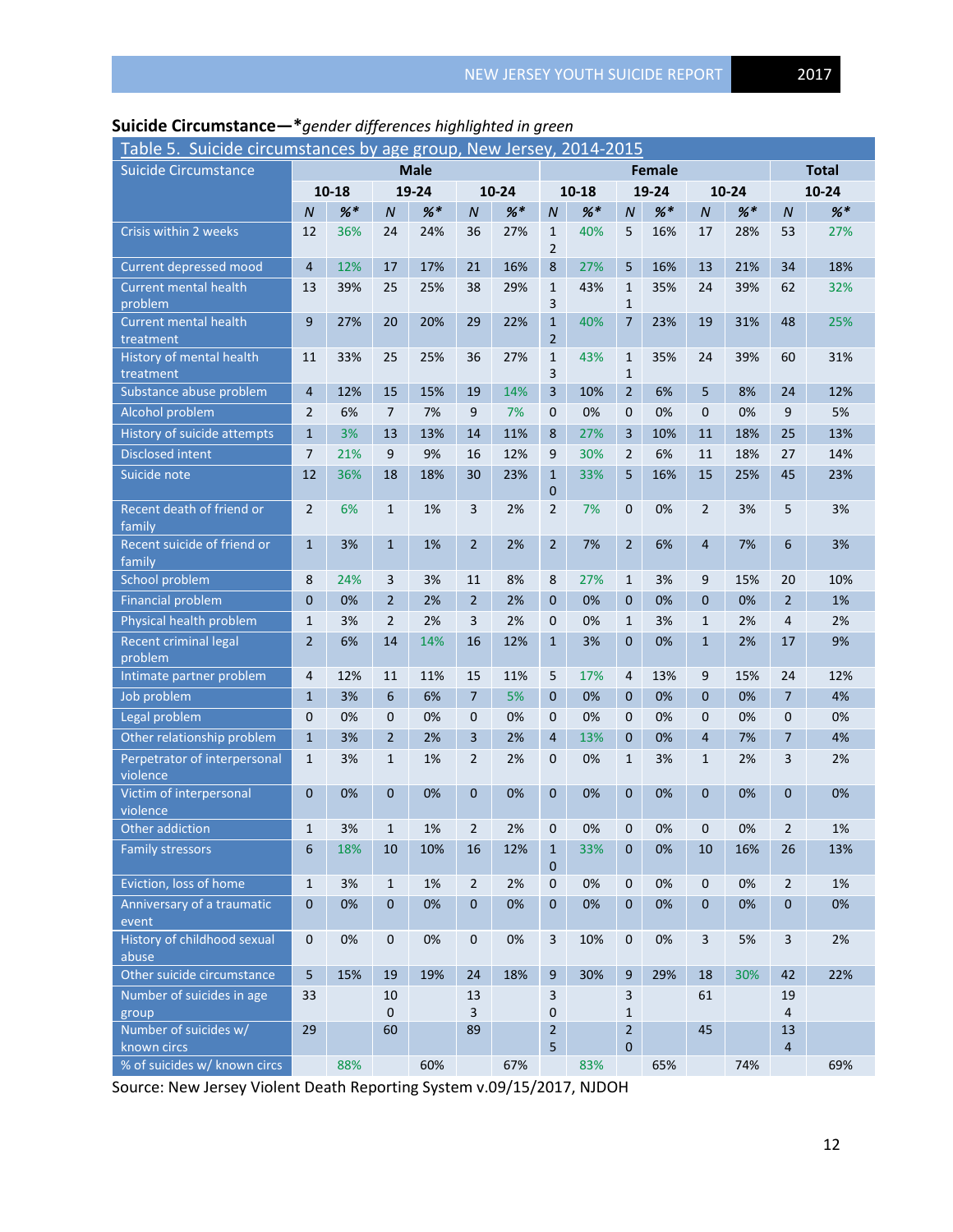**Table 5** highlights data captured to understand the circumstances associated with a youth who died by suicide from 2014 to 2015.

Collecting and analyzing information regarding the circumstances surrounding a youth's suicide is difficult because many circumstances may be involved. This usually delays the inclusion of such data in this report by one year. For this 2017 report, 2015 data on suicide circumstances reflect minimum estimates because of coding changes described earlier in this report.

With that in mind, at the time of this report only 69 percent of the circumstances associated with the suicide death of youth were known. The available data for 2014-2015 are consistent with the 2016 suicide report.

- Approximately one third of the youth (32 percent) were reported as having a current mental health problem, and only 25 percent were receiving treatment.
- The number receiving treatment was slightly higher than 2013–2014 (20 percent) and 2012 – 2013 (16 percent).

There were a number of differences between age groups and gender as illustrated below. The details of these differences are also highlighted in green in **Table 5** above.

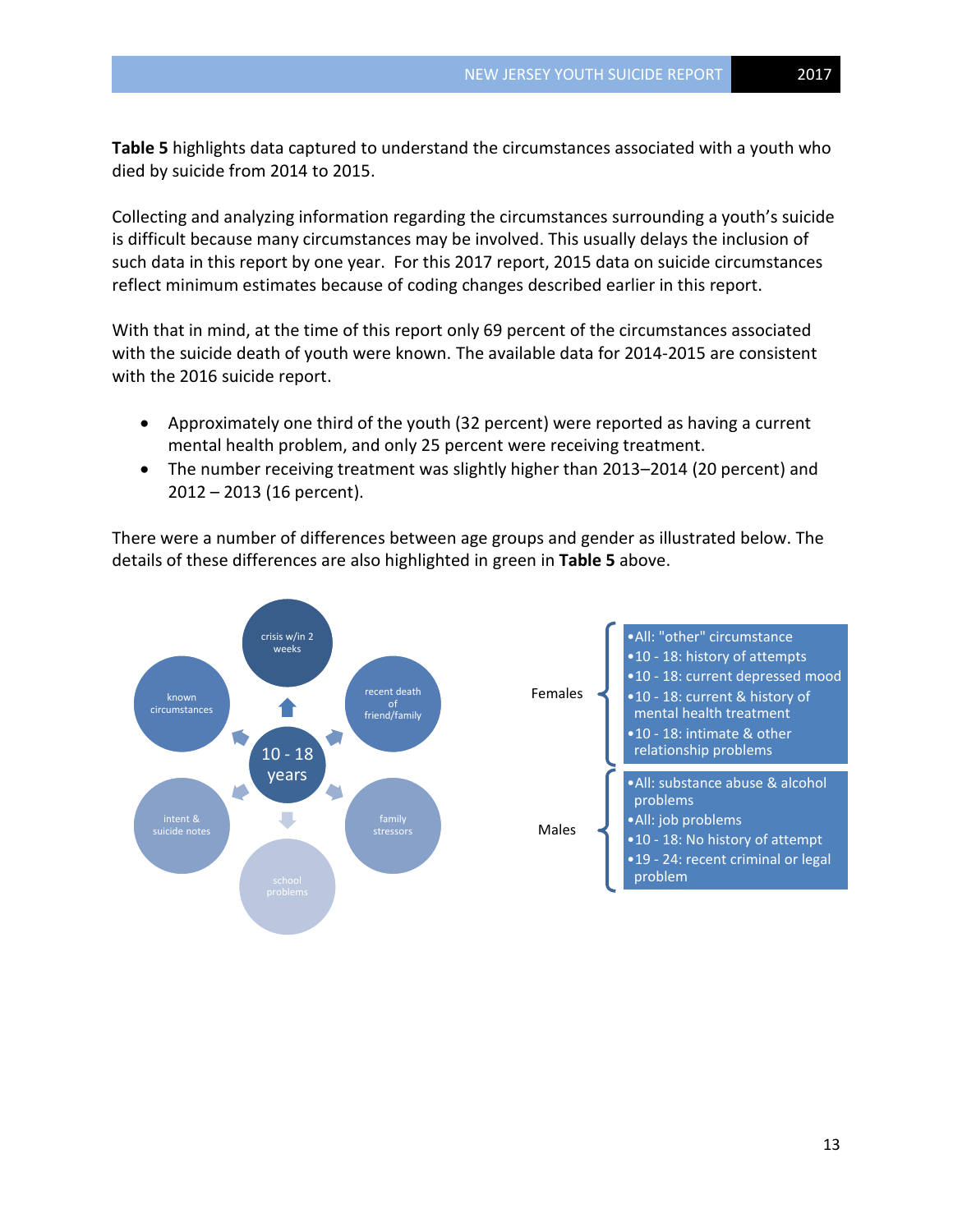## **July 1, 2016-June 30, 2017 Data Highlights for NJ Statewide Suicide Prevention Programs**

Two state-funded programs help educate the public and support youth suicide prevention efforts.

**2NDFLOOR Youth Helpline:** A confidential, anonymous helpline for New Jersey youth (ages 10-24). Youth are provided with solutions and resources to the problems they face at home at school or at play. Youth receive quality service, support, and information from trained counselors, volunteers, and interns. Trained counselors help youth make healthy decisions and manage worries about peer relationships, bullying, mental health issues, dating, sex/sexuality issues, and more. 2NDFLOOR services include a 24/7 Helpline, an interactive website and online message board, text support, Youth Advisory Council, and information and referral services.



**Traumatic Loss Coalitions for Youth:** Traumatic Loss Coalitions for Youth (TLC) promote mental health awareness and healing. It helps build an informed and competent school community equipped to prevent suicide and recover after a traumatic incident. TLC curricula include suicide prevention, intervention, postvention, trauma response and technical assistance to schools and communities.

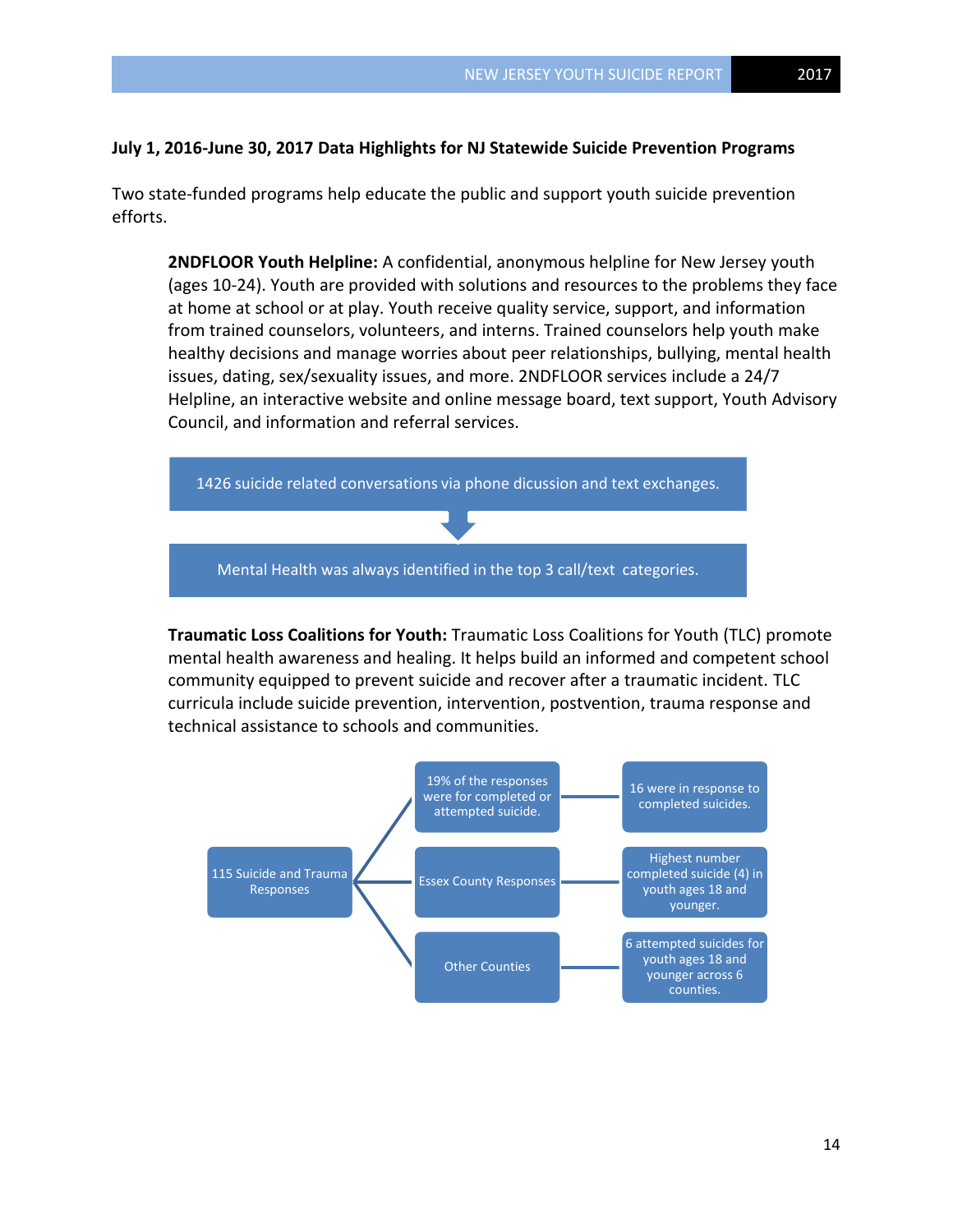# **Suicide Prevention Activities**

DCF is the lead state agency responsible for facilitating efforts to prevent youth suicide. In this role, DCF recognizes this work cannot be accomplished by any one entity. DCF works through partnerships across all systems and communities, including but not limited to federal, state, county and local government, individuals and families, community service providers, private organizations, foundations, universities, and media. Here is a list of suicide prevention activities within the state along with current legislation as it relates to suicide:

# **New Jersey Suicide Prevention Hopeline**

# 1-855-654-6735 www.njhopeline.com

The Hopeline is New Jersey's dedicated in-state peer support and suicide prevention hotline staffed by mental health professionals and peer support specialists 24 hours a day, seven days a week. The service is available to callers of all ages for confidential telephone support (except when a suicide attempt is in progress), assessment, and referral. Crisis chat is also accessible through the website and the service can be reached by texting nihopeline@ubhc.rutgers.edu.

## **Screening and Screening Outreach Programs**

Available in each county 24-hours a day, seven-days a week to individuals in emotional crisis needing immediate attention. An individual may be seen without an appointment, or be brought to the screening center by a parent, friend, spouse, law enforcement official, mental health worker, or any other concerned individual. For information visit the DHS Division of Mental Health and Addiction Services' website at

[www.state.nj.us/humanservices/divisions/dmhas/.](http://www.state.nj.us/humanservices/divisions/dmhas/)

# **Perform Care**

PerformCare partners with the New Jersey Children's System of Care (CSOC) as the single point of entry for children, adolescents and young adults (up to age 21). When a child is facing challenges to their functioning and well-being, finding the right services and support can be overwhelming. To access care, including Mobile Response services, please call Perform Care at 1-877-652-2764. For more information, please visit [www.performcarenj.org.](http://www.performcarenj.org/)

#### **2NDFLOOR Youth Helpline**

#### **[www.2ndfloor.org;](http://www.2ndfloor.org/) 888.222.2228**

Accredited by the American Association of Suicidology, 2NDFLOOR confidentially serves youth and young adults (ages 10 to 24). Youth who call are assisted with their daily life challenges by professional staff and trained volunteers.

### **Trevor Project**

# **[www.thetrevorproject.org](http://www.thetrevorproject.org/)**

The Trevor Project is the leading national organization providing crisis intervention and suicide prevention services to lesbian, gay, bisexual, transgender and questioning (LGBTQ) young people ages 13 to 24.